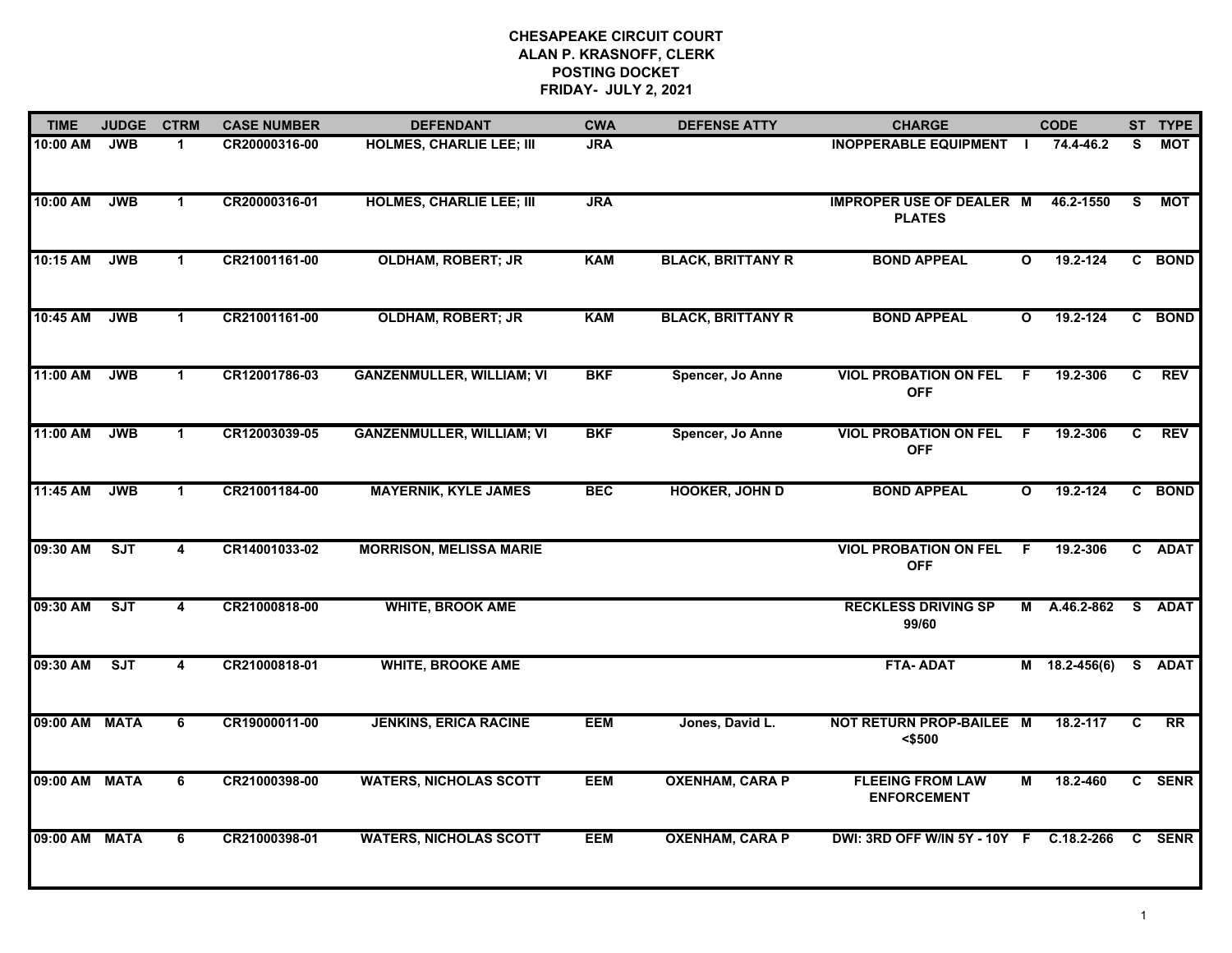## **CHESAPEAKE CIRCUIT COURT ALAN P. KRASNOFF, CLERK POSTING DOCKET FRIDAY- JULY 2, 2021**

| <b>TIME</b>   | <b>JUDGE</b> | <b>CTRM</b> | <b>CASE NUMBER</b> | <b>DEFENDANT</b>                  | <b>CWA</b> | <b>DEFENSE ATTY</b>         | <b>CHARGE</b>                                |              | <b>CODE</b>   |                         | ST TYPE     |
|---------------|--------------|-------------|--------------------|-----------------------------------|------------|-----------------------------|----------------------------------------------|--------------|---------------|-------------------------|-------------|
| 09:00 AM      | <b>MATA</b>  | 6           | CR21000398-02      | <b>WATERS, NICHOLAS SCOTT</b>     | <b>EEM</b> | <b>OXENHAM, CARA P</b>      | <b>DRIVE W/REV 3RD W/IN 10</b><br><b>YRS</b> | F.           | 18.2-272A     | C.                      | <b>SENR</b> |
| 09:30 AM      | <b>MATA</b>  | 6           | CR21001179-00      | <b>SEEVERS, RICHARD CLAYTON</b>   | <b>MAP</b> | <b>CROOK, HEATHER BUYRN</b> | <b>BOND APPEAL</b>                           | $\mathbf{o}$ | 19.2-124      |                         | C BOND      |
| 10:00 AM MATA |              | 6           | CR20001526-00      | <b>STEVENSON, ELIZABETH MARIE</b> | <b>JAF</b> | <b>HERNANDEZ, DONNA</b>     | <b>POSSESS</b><br><b>METHAMPHETAMINE</b>     | F.           | 18.2-250      | $\overline{\mathbf{s}}$ | <b>DD</b>   |
| 10:00 AM      | <b>MATA</b>  | 6           | CR20001526-02      | <b>STEVENSON, ELIZABETH MARIE</b> | <b>JAF</b> | <b>HERNANDEZ, DONNA</b>     | <b>POSSESS COCAINE</b>                       | F.           | 18.2-250      | S.                      | <b>DD</b>   |
| 11:00 AM      | <b>MATA</b>  | 6           | CR21001025-00      | <b>MANNING, KEON CORDELL</b>      | <b>MAP</b> | Martin, Terence P.          | <b>MALICIOUS WOUNDING</b>                    | F.           | $18.2 - 51$   |                         | C BOND      |
| 11:00 AM MATA |              | 6           | CR21001025-01      | <b>MANNING, KEON CORDELL</b>      | <b>MAP</b> | Martin, Terence P.          | STRANGLE:WOUND/INJURY F<br><b>RESULTS</b>    |              | $18.2 - 51.6$ |                         | C BOND      |
| 11:00 AM MATA |              | 6           | CR21001025-02      | <b>MANNING, KEON CORDELL</b>      | <b>MAP</b> | Martin, Terence P.          | ASSAULT & BATTERY-FAM M<br><b>MEMBER</b>     |              | $18.2 - 57.2$ |                         | C BOND      |
| 11:30 AM      | <b>MATA</b>  | 6           | CR14000118-03      | <b>SETLER, DANNY WAYNE</b>        | <b>JAF</b> | Jankell, Peter J.           | <b>VIOL PROBATION ON FEL</b><br><b>OFF</b>   | - F          | 19.2-306      | C.                      | <b>REV</b>  |
| 01:00 PM MATA |              | 6           | CR20001103-00      | <b>LANIER, BILLY FRANK</b>        | <b>MEB</b> | <b>WENTWORTH, RACHEL E</b>  | <b>MALICIOUS WOUNDING</b>                    | F.           | 18.2-51       |                         | C PLEA      |
| 01:30 PM MATA |              | 6           | CR18000289-07      | <b>LAWLIS, CHASITY LEKAYE</b>     | <b>AEP</b> | <b>TINGLE, LESLEE</b>       | <b>VIOL PROBATION ON FEL</b><br><b>OFF</b>   | -F           | 19.2-306      |                         | C BOND      |
| 01:30 PM MATA |              | 6           | CR18000329-02      | <b>LAWLIS, CHASITY LEKAYE</b>     | <b>AEP</b> | <b>TINGLE, LESLEE</b>       | <b>VIOL PROBATION ON FEL</b><br><b>OFF</b>   | - F          | 19.2-306      |                         | C BOND      |
| 01:30 PM MATA |              | 6           | CR19000130-01      | <b>LAWLIS, CHASITY LEKAYE</b>     | <b>AEP</b> | <b>TINGLE, LESLEE</b>       | <b>VIOL PROBATION ON FEL</b><br><b>OFF</b>   | -F           | 19.2-306      |                         | C BOND      |